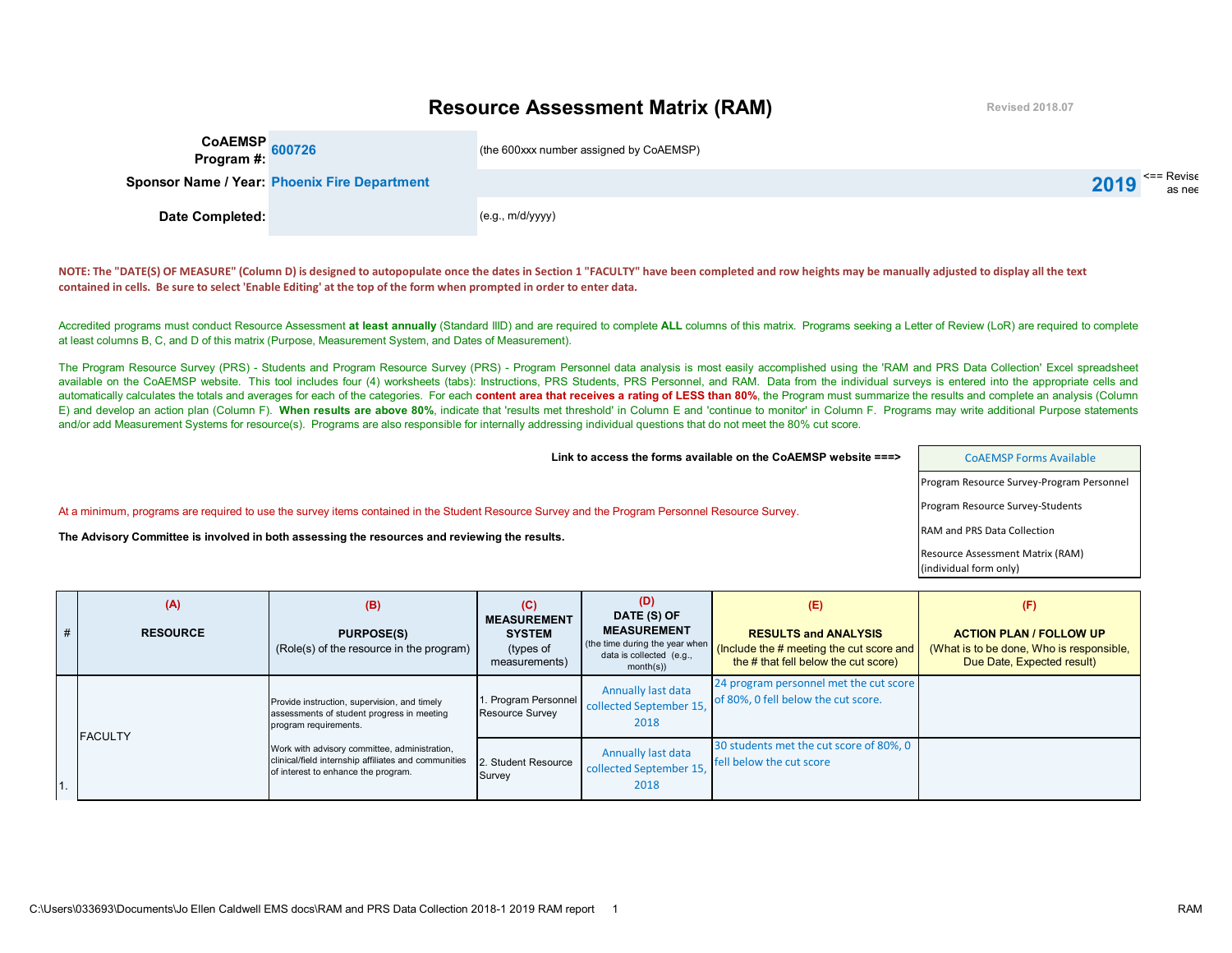| Additional Faculty Purpose(s) => |                                                     |                                                |                                                              | Staff would like an additional 1/2 or rull This was added in Fall of 2018. One<br>time staff dedicated to the paramedic<br>program. | additional Captain to assist the paramedic<br>program 1/2 time basis and one additional<br>faculty in a special assignment to assist the<br>paramedic program. |
|----------------------------------|-----------------------------------------------------|------------------------------------------------|--------------------------------------------------------------|-------------------------------------------------------------------------------------------------------------------------------------|----------------------------------------------------------------------------------------------------------------------------------------------------------------|
| MEDICAL DIRECTOR                 | Fulfill responsibilities specified in accreditation | 1. Program Personnel<br><b>Resource Survey</b> | <b>Annually last data</b><br>collected September 15,<br>2018 | 24 program personnel met the cut score<br>of 80%, 0 fell below the cut score.                                                       |                                                                                                                                                                |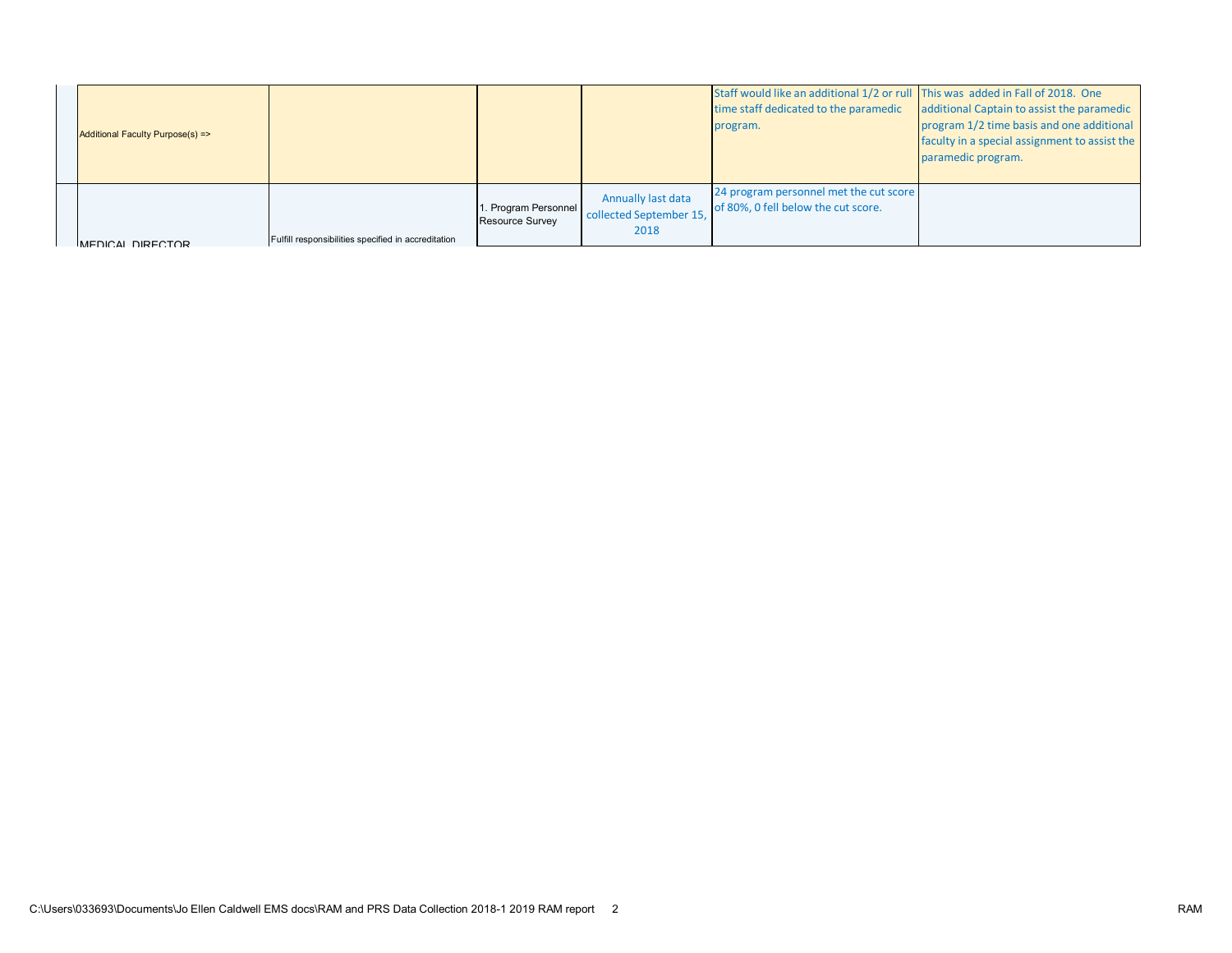|                | ミトレランフト レミントヘーベル                          | Standard III.B.2.a.                                                                                                                |                                         |                                                       |                                                                               |                                                                                                                                                                   |
|----------------|-------------------------------------------|------------------------------------------------------------------------------------------------------------------------------------|-----------------------------------------|-------------------------------------------------------|-------------------------------------------------------------------------------|-------------------------------------------------------------------------------------------------------------------------------------------------------------------|
| $\overline{2}$ |                                           |                                                                                                                                    | 2. Student Resource<br>Survey           | Annually last data<br>collected September 15,<br>2018 | 30 students met the cut score of 80%, 0<br>fell below the cut score           |                                                                                                                                                                   |
|                | Additional Medical Director Purpose(s) => |                                                                                                                                    |                                         |                                                       |                                                                               |                                                                                                                                                                   |
| 3.             | SUPPORT PERSONNEL                         | Provide support personnel/services to ensure<br>achievement of program goals and outcomes (e.g.<br>admissions, advising, clerical) | 1. Program Personnel<br>Resource Survey | Annually last data<br>collected September 15,<br>2018 | 24 program personnel met the cut score<br>of 80%, 0 fell below the cut score. |                                                                                                                                                                   |
|                |                                           |                                                                                                                                    | 2. Student Resource<br>Survey           | Annually last data<br>collected September 15,<br>2018 | 30 students met the cut score of 80%, 0<br>fell below the cut score           |                                                                                                                                                                   |
|                | Additional Personnel Purpose(s) =>        |                                                                                                                                    |                                         |                                                       |                                                                               |                                                                                                                                                                   |
|                |                                           | Provide specialty core and support courses to<br>ensure the achievement of program goals and<br>learning domains.                  | 1. Program Personnel<br>Resource Survey | Annually last data<br>collected September 15,<br>2018 | 24 program personnel met the cut score<br>of 80%, 0 fell below the cut score. |                                                                                                                                                                   |
| $\overline{4}$ | <b>CURRICULUM</b>                         | Meet or exceed the content and competency<br>demands of the latest edition of the documents<br>referenced in Standard III.C.       | 2. Student Resource<br>Survey           | Annually last data<br>collected September 15,<br>2018 | 30 students met the cut score of 80%, 0<br>fell below the cut score           |                                                                                                                                                                   |
|                | Additional Curriculum Purpose(s) =>       |                                                                                                                                    |                                         |                                                       |                                                                               |                                                                                                                                                                   |
|                |                                           | Provide fiscal support for personnel, acquisition                                                                                  | 1. Program Personnel<br>Resource Survey | Annually last data<br>collected September 15,<br>2018 | 24 program personnel met the cut score<br>of 80%, 0 fell below the cut score. |                                                                                                                                                                   |
| 5.             | <b>FINANCIAL RESOURCES</b>                | and maintenance of equipment/supplies, and<br>faculty/staff continuing education.                                                  | 2. Student Resource<br>Survey           | Annually last data<br>collected September 15,<br>2018 | 30 students met the cut score of 80%, 0<br>fell below the cut score           |                                                                                                                                                                   |
|                | Additional Financial Purpose(s) =>        |                                                                                                                                    |                                         |                                                       |                                                                               |                                                                                                                                                                   |
|                | <b>FACILITIES</b>                         | Provide adequate classroom, laboratory, and                                                                                        | 1. Program Personnel<br>Resource Survey | Annually last data<br>collected September 15,<br>2018 | 24 program personnel met the cut score<br>of 80%, 0 fell below the cut score. |                                                                                                                                                                   |
| 6.             |                                           | ancillary facilities for students and faculty.                                                                                     | 2. Student Resource<br>Survey           | Annually last data<br>collected September 15,<br>2018 | 30 students met the cut score of 80%, 0<br>fell below the cut score           |                                                                                                                                                                   |
|                | Additional Facillities Purpose(s) =>      |                                                                                                                                    |                                         |                                                       |                                                                               |                                                                                                                                                                   |
| 7.             | <b>CLINICAL RESOURCES</b>                 | Provide a variety of clinical experiences to achieve<br>the program goals and outcomes.                                            | 1. Program Personnel<br>Resource Survey | Annually last data<br>collected September 15,<br>2018 | 24 program personnel met the cut score<br>of 80%, 0 fell below the cut score. | We have implemented two new<br>experiences in the 18-1 cohorts and the<br>current 18-2 cohorts. We have increased<br>time in high fidelity SIMS labs and MEDIC 1. |
|                |                                           |                                                                                                                                    | 2. Student Resource<br>Survey           | Annually last data<br>collected September 15,<br>2018 | 30 students met the cut score of 80%, 0<br>fell below the cut score           |                                                                                                                                                                   |